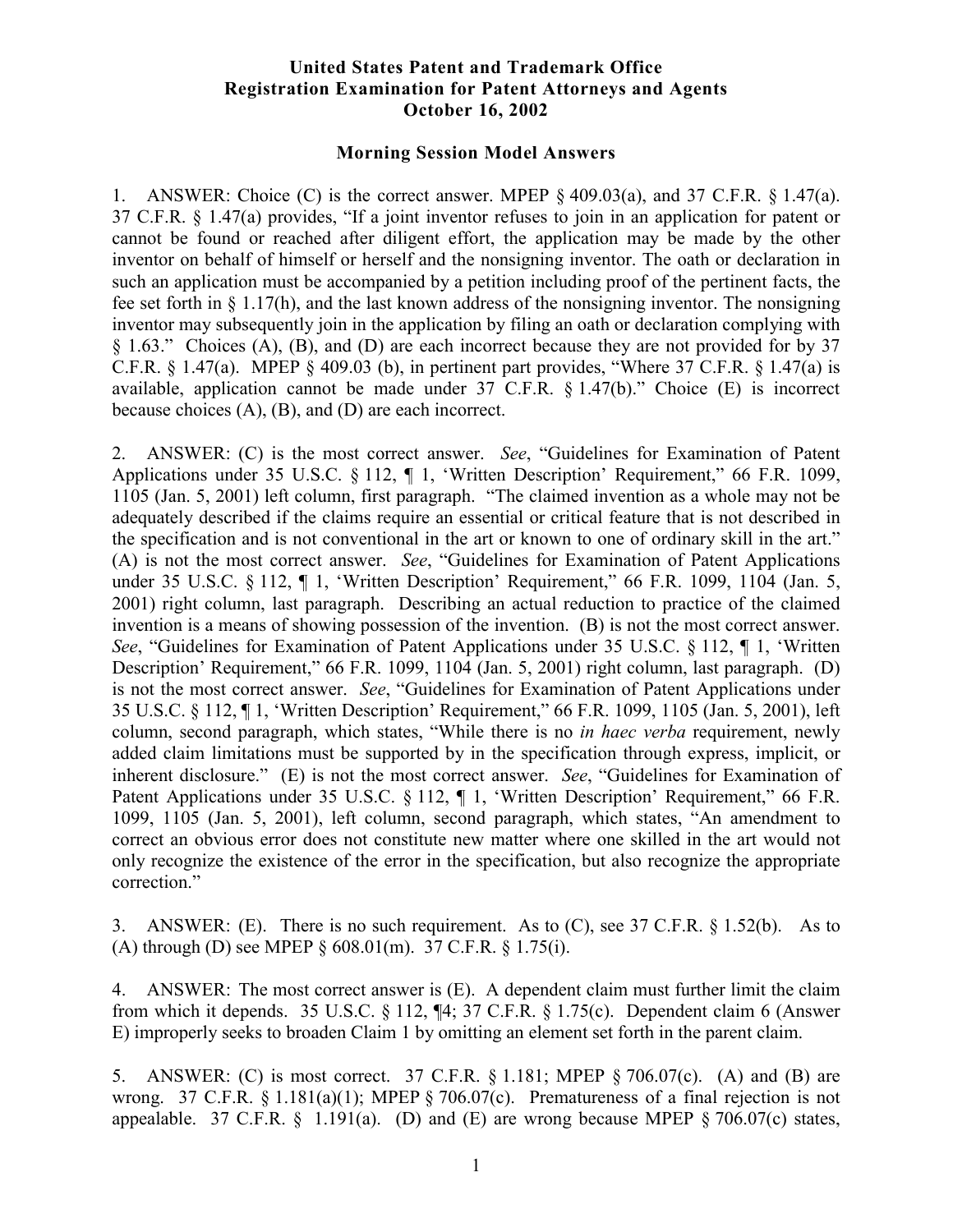"Any question as to prematureness of a final rejection should be raised, if at all, while the application is still pending before the primary examiner." MPEP § 1210 indicates that jurisdiction is before the Board at the times set forth in  $(D)$  and  $(E)$ .

6. ANSWER: (E) is the correct answer. MPEP § 715. (A) is incorrect because an affidavit under 37 C.F.R. § 1.131 is not appropriate where the reference is a prior U.S. patent to the same entity, claiming the same invention. MPEP § 715. (B) and (D) are each incorrect because an affidavit under 37 C.F.R. § 1.131 is not appropriate where the reference is a statutory bar under 35 U.S.C. § 102(d) as in (B) or a statutory bar under 35 U.S.C. § 102(b) as in (D). MPEP § 715. (C) is incorrect because an affidavit under 37 C.F.R. § 1.131 is not appropriate where applicant has clearly admitted on the record that subject matter relied on in the reference is prior art. MPEP § 715.

7. ANSWER: (B) is best choice because it is a false statement. MPEP § 2112.01 cites *Titanium Metals Corp. v. Banner,* 778 F.2d 660. 227 USPQ 773 (Fed. Cir. 1985), as stating, "it was immaterial what properties the alloys had…because the composition is the same and thus must necessarily exhibit the properties." (A) is not correct because it is a true statement. (C), (D) and (E) are incorrect because the stated reliance is permitted. 37 C.F.R.  $\frac{\$1.104(c)(3)}{;}$ MPEP § 706.

8. ANSWER: Choice (B) is the correct answer. MPEP § 804.02, subpart (II) reads, "A rejection based on a nonstatutory type of double patenting can be avoided by filing a terminal disclaimer in the application or proceeding in which the rejection is made." Choices (A) and (C) are each incorrect. MPEP § 804.02, reads, "The use of a 37 C.F.R. § 1.131 affidavit in overcoming a double patenting rejection is inappropriate…37 C.F.R. § 1.131 is inapplicable if the claims of the application and the patent are 'directed to substantially the same invention.' It is also inapplicable if there is a lack of 'patentable distinctness' between the claimed subject matter." Choice (C) is further incorrect since a nonstatutory double patenting rejection can be based on the claims not being patentably distinct. MPEP  $\S$  804, subpart (II)(B)(1). Choice (D) is incorrect because MPEP § 804, subpart (I)(A) reads, "Double patenting may exist between an issued patent and an application filed by the same inventive entity, or by an inventive entity having a common inventor with the patent." Choice (E) is incorrect because choices (A), (C), and (D) are each incorrect.

9. ANSWER: (B) is the most correct answer inasmuch as the title needs to be technically accurate and the limitation is 500 characters, not 10 words. See MPEP § 606. As to (A), (C) and (D), see MPEP §§ 606 and 606.01 on p. 600-50. As to (E), the title can be amended by the examiner.

10. ANSWER: (D) is the most correct answer. 37 C.F.R. § 1.114(d), last sentence. (A), (B), (C), and (E) are not the most correct answers. Each is recognized as being a "submission" within the scope of 37 C.F.R. § 1.114(c).

11. ANSWER: (E) is correct. The statement finds support in MPEP § 1503.02, V. "Photographs and Color Drawings." (A) and (C) are wrong because 37 C.F.R. § 1.152 states, "Photographs and ink drawings are not permitted to be combined as formal drawings in one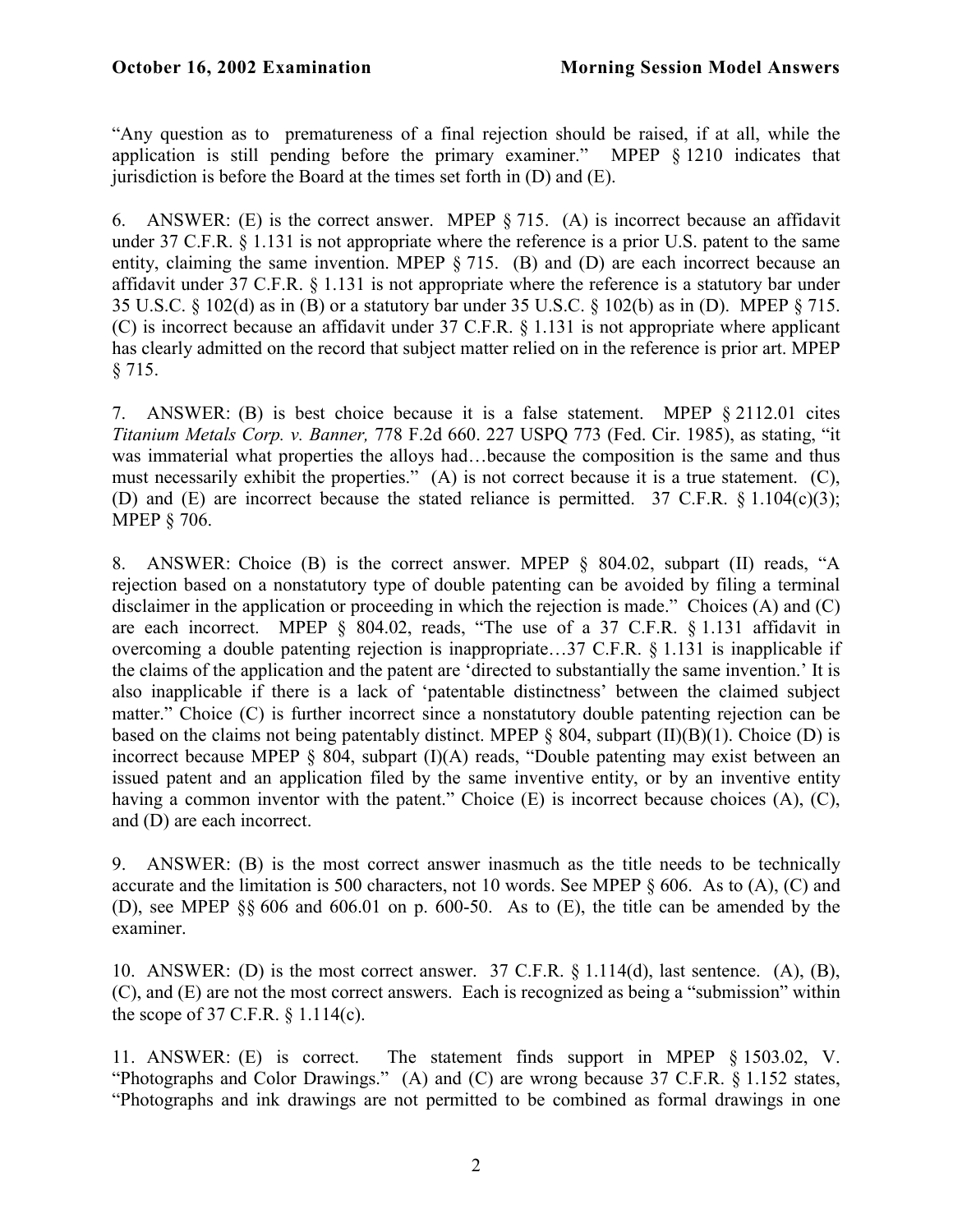application." Reproduced in MPEP § 1503.02. (B) and (D) are wrong because 37 C.F.R. § 1.152 states, "Photographs submitted in lieu of ink drawings in design patent applications must not disclose environmental structure but must be limited to the design claimed for the article." Reproduced in MPEP § 1503.02.

12. ANSWER: The best choice is (E). *See* MPEP § 1412.04. Reissue is a proper vehicle for correcting inventorship in a patent. Because correction of inventorship does not enlarge the scope of the patent claims, the reissue application may be filed more than two years after the patent issued. Answers (A) and (B) are therefore both correct, and (E) is the best response. Although a certificate of correction may be used to correct inventorship where all parties are in agreement, the facts of the question show that Inventor A is not in agreement. Choice (C) is thus not an available option for MegaCorp. Choice (D) is incorrect because the provisions of 37 C.F.R. § 1.48 are not available to correct inventorship in an issued patent.

13. ANSWER: (A) is the most correct answer. MPEP § 2144.03. I is incorrect because an applicant must seasonably traverse the well-know statement or the object of the well-known statement is taken to be admitted prior art. In re Chevenard, 60 USPQ 239 (CCPA 1943). Therefore (B) and (D) are incorrect. III is incorrect because the action can potentially be made final. Therefore  $(C)$  is incorrect.  $(E)$  is incorrect because  $(A)$  is correct.

14. ANSWER: The most correct answer is (E). (A), (B), (C) and (D) are not in accordance with proper USPTO practice and procedure. (A) alone is not correct. MPEP  $\S 2131.04$  and see *In re Wiggins*, 179 USPQ 421, 425 (CCPA 1973). (B), (C), and (D) are not correct. MPEP § 2131.05, and see *Twin Disc, Inc. v. U. S*., 231 USPQ 417, 424 (Cl. Ct. 1986); *In re Self*, 213 USPQ 1, 7 (CCPA 1982).

15. ANSWER: Choice (D) is the correct answer. MPEP § 804.02, reads, "A rejection based on the statutory type of double patenting can be avoided by amending the conflicting claims so that they are not coextensive in scope." Choices (A) and (C) are each incorrect because MPEP § 804.02, reads, "The use of a 37 C.F.R. § 1.131 affidavit in overcoming a statutory double patenting rejection is inappropriate." Choice (C) is further incorrect since the statutory double patenting rejection is based on the conflicting claims being coextensive in scope. Choice (B) is incorrect because MPEP § 804.02, reads, "A terminal disclaimer is not effective in overcoming a statutory double patenting rejection." Choice (E) is incorrect because choices (A), (B), and (C) are each incorrect.

16. ANSWER: (E) is the most correct answer. 37 C.F.R. § 1.121(c) and (d), and MPEP § 714, page 700-169 through 172 (8<sup>th</sup> Ed.) (*Amendments, Applicant's Action*). (A) is incorrect. MPEP § 714.22, page 700-196, 197 (8<sup>th</sup> Ed.) (*Entry of Amendments*). Applicant may resubmit the amendment within any remaining period of time (set in the final rejection). No further extension of time or new time periods which might serve to extend the six month statutory period will be set in the advisory action. If time remains in the period set in the final rejection, applicants may resubmit the amendment, or request an extension of time (with appropriate fee) in which to do so, but will not be able to obtain an extension beyond the six-month statutory deadline. (B) is incorrect. MPEP § 714.22(a), page 700-198, (*Amendments Consolidating All Claims*). Applicants have the opportunity to consolidate all previous versions of pending claims from a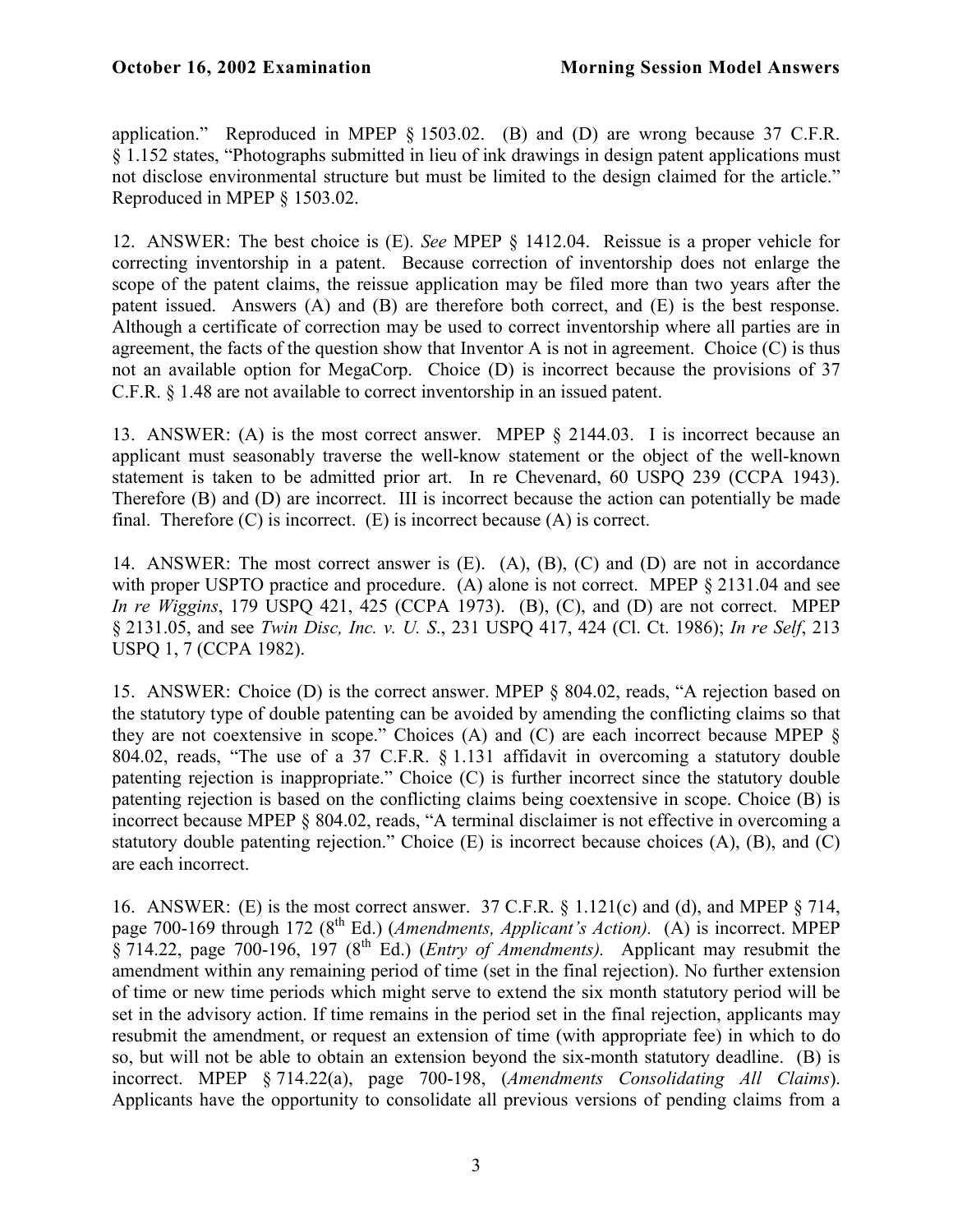series of separate amendment papers into a single clean version in a single amendment paper. This may be done at any time during prosecution of the application, though the entire clean claim set is subject to the provisions of 37 C.F.R. §§ 1.116(b) and 1.312. (C) is incorrect. MPEP § 714, page 700-169 through 172 (8th Ed.) (*Amendments, Applicant's Action)* While the first portion of the answer is correct because amendments to the drawings must be submitted on a separate paper showing the proposed changes in red for to the specification including the claims must be made by replacement paragraph/section/claim in clean form. This requirement is regardless of the mailing date of the Office action.

17. ANSWER: (C) is correct. MPEP § 707.05(f) states, "In the use of [declassified material] … as an anticipatory publication, the date of release following declassification is the effective date of publication within the meaning of the statute." (A) is wrong. MPEP § 706.02(a) states, "A magazine is effective as a printed publication under 35 U.S.C. § 102(b) as of the date it reached the addressee and not the date it was placed in the mail." (B) is wrong. MPEP  $\S 707.05(f)$ states, "For the purpose of anticipation predicated upon prior knowledge under 35 U.S.C. §102(a) the above noted declassified material may be taken as *prima facie* evidence of such prior knowledge as of its printing date even though such material was classified at that time." (D) and (E) are wrong. The AIPA amended 35 U.S.C. § 102(e) to provide that U.S. patents, U.S. application publications, and certain international application publications can be used as prior art under 35 U.S.C. § 102(e) based on their earliest effective filing date against applications filed on or after November 29, 2000, and applications filed prior to November 29, 2000 which have been voluntarily published. MPEP § 706.02(a).

18. ANSWER: (E) is the most correct answer**.** Thomas may rely on activities in both Germany (a WTO member country) and Canada (a NAFTA country) in establishing a date of invention prior to publication of the Saskatoon Times article or in establishing priority. 35 U.S.C. § 104; see also MPEP 715.01(c).

19. ANSWER: (A) is the best answer as there is no provision regarding one year from discovery in 37 C.F.R.  $\S 1.26$ . As to (B) through (E) see MPEP  $\S 607.02$ . The Office will refund amounts of twenty-five dollars or less if requested to do so by the applicant. See MPEP § 607.02 at p. 600-51. As to (A), (B), (D) and (E), see MPEP § 607.02 at p. 600-51.

20. ANSWER: The most correct answer is (E). MPEP § 2164.01(a).

21. ANSWER: (D) is correct. (A) is wrong. 37 C.F.R.  $\S 1.14(e)(2)$ ; MPEP  $\S 103$ , application files are available upon request because the divisional application refers to the abandoned parent application, and the division issued as a patent, causing the application to be open to inspection. (B), (C) and (E) are wrong and (D) is correct. MPEP § 301.01.

22. ANSWER: (E) is incorrect as a preliminary amendment may be filed with the original disclosure and will be treated as part of the original disclosure in accordance with MPEP  $§ 608.04(b)$  (A) through (D) are all correct. See MPEP  $§ 608$  at p. 600-53.

23. ANSWER: (C) is the most correct answer. MPEP § 2181 expressly requires that for a claim limitation to be interpreted in accordance with 35 U.S.C. § 112, paragraph 6, that limitation must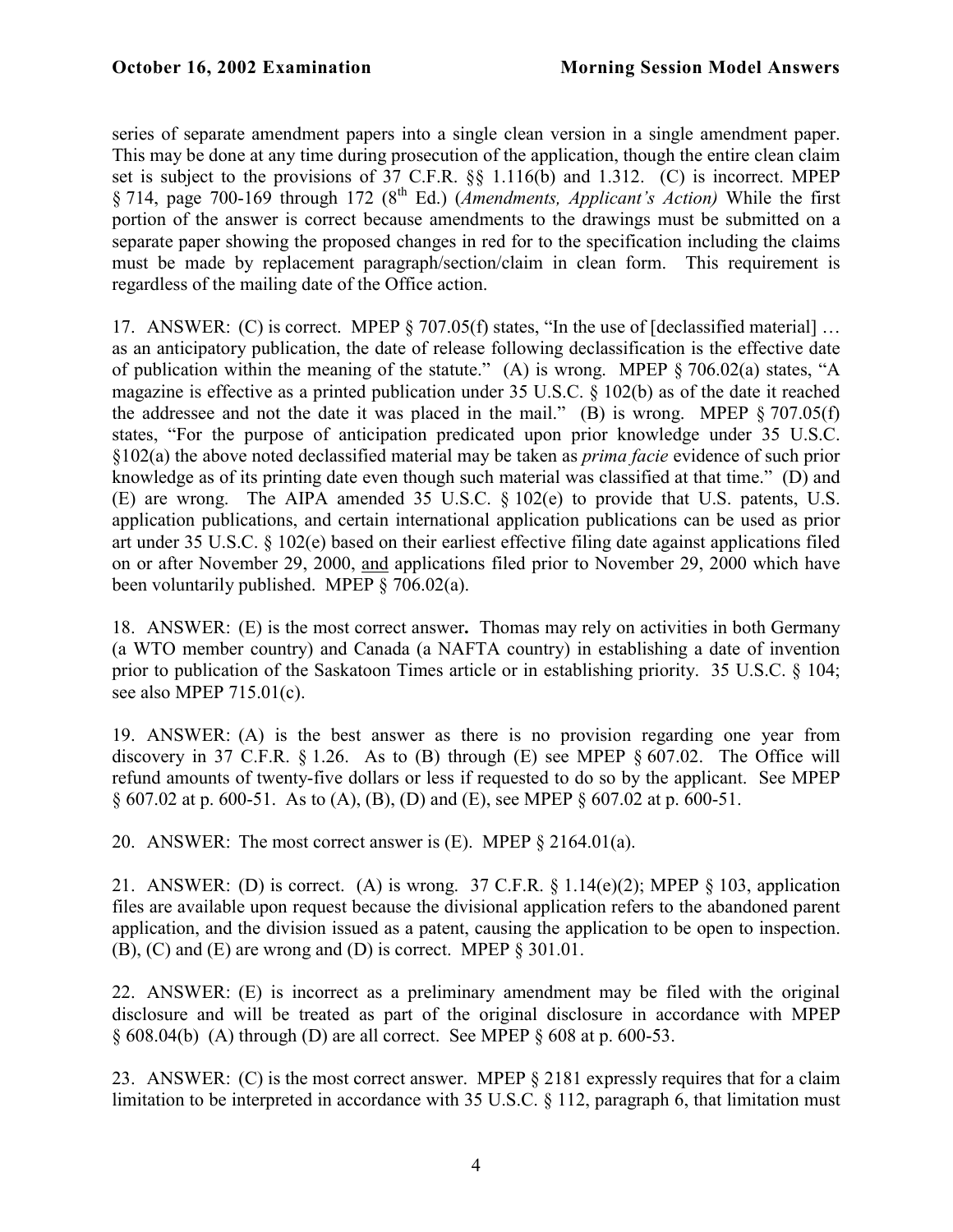(1) use the phrase "means for", (2) the "means for" must be modified by functional language, and (3) the "means for" must not be modified by sufficient structure for achieving the specified function. In the above fact pattern, only answer choice  $(C)$  satisfies the above requirements.  $(A)$ is wrong because it does not use the phrase "means for" and recites structure for achieving the specified function ("printer"). (B) is wrong because it modifies the "means" with structure, and also fails to modify the "means" with functional language. (D) is wrong because it does not use the phrase "means for" and also recites structure modifying "mechanism."

24. ANSWER: (C) is incorrect as the Office will refund amounts of twenty-five dollars or less if requested to do so by the applicant. See MPEP  $\S 607.02$  at p. 600-51. As to (A), (B), (D) and (E), see MPEP § 607.02.

25. ANSWER: (B). MPEP § 716.01(a). Affidavits or declarations containing objective evidence of criticality, unexpected results, commercial success, long-felt but unsolved needs, failure of others, skepticism of experts, is considered by an examiner. (A) is incorrect. *In re Schulze,* 346 F.2d 600, 602, 145 USPQ 716, 718 (CCPA 1965); MPEP § 716.01(c), subsection styled "Attorney Arguments Cannot Take The Place of Evidence"; 2145, part I. Arguments of counsel cannot take the place of factually supported objective evidence. (C) is incorrect. MPEP § 2145. The burden shifts to the applicant to come forward with arguments and/or evidence to rebut the prima facie case. *In re Hoeksema*, 399 F.2d 269, 158 USPQ 596 (CCPA 1968). (D) is incorrect. *In re Soni*, 54 F.3d 746, 750, 34 USPQ2d 1684, 1687 (Fed. Cir. 1995); MPEP § 2144.05, subsections II and III. (E) is incorrect. *In re Wiseman*, 596 F.2d 1019, 201 USPQ 658 (CCPA 1979) (finding that mere recognition of latent properties in the prior art does not render a known invention unobvious); MPEP § 2145, subsection II.

26. ANSWER: (E). The abstract should not compare the invention with the prior art. MPEP  $\S$  608.01(b). As to (A) through (C), see MPEP  $\S$  608.01(b). As to (D), when the process for making is not obvious, the process should be set forth in the abstract. See MPEP § 608.01(b).

27. ANSWER: The most correct answer is (B). 35 U.S.C. § 103; *Graham v. John Deere Co.*, 383 U.S. 1, 148 USPQ 459 (1966); MPEP § 2141. Resolving any issue of indefiniteness in favor of clarity is not among the factual inquiries enunciated in *Graham*. The four factual inquiries are set forth in answers  $(A)$ ,  $(C)$ ,  $(D)$ , and  $(E)$ .

28. ANSWER: (C) is the correct answer. Claim 3 in answer (C) employs improper multiple dependent claim wording. MPEP  $\S 608.01(n)(I)(B)$ . (A), (B), (D), and (E) are incorrect as each uses acceptable multiple dependent claim wording. MPEP  $\S 608.01(n)(I)(A)$ .

29. ANSWER: (C) is the correct answer. 35 U.S.C. § 102(b). MPEP § 2111.02 provides that the preamble generally is not accorded patentable weight where it merely recites the intended use of a structure. (A) is incorrect because it does not disclose an oxygen sensor. (B) is incorrect because the patent is not more than one year prior to the date of the Ted's application. (D) is incorrect because the Japanese patent application issued after the date of Ted's application. 35 U.S.C. § 102(d). (E) is incorrect because (C) is correct.

30. All answers accepted.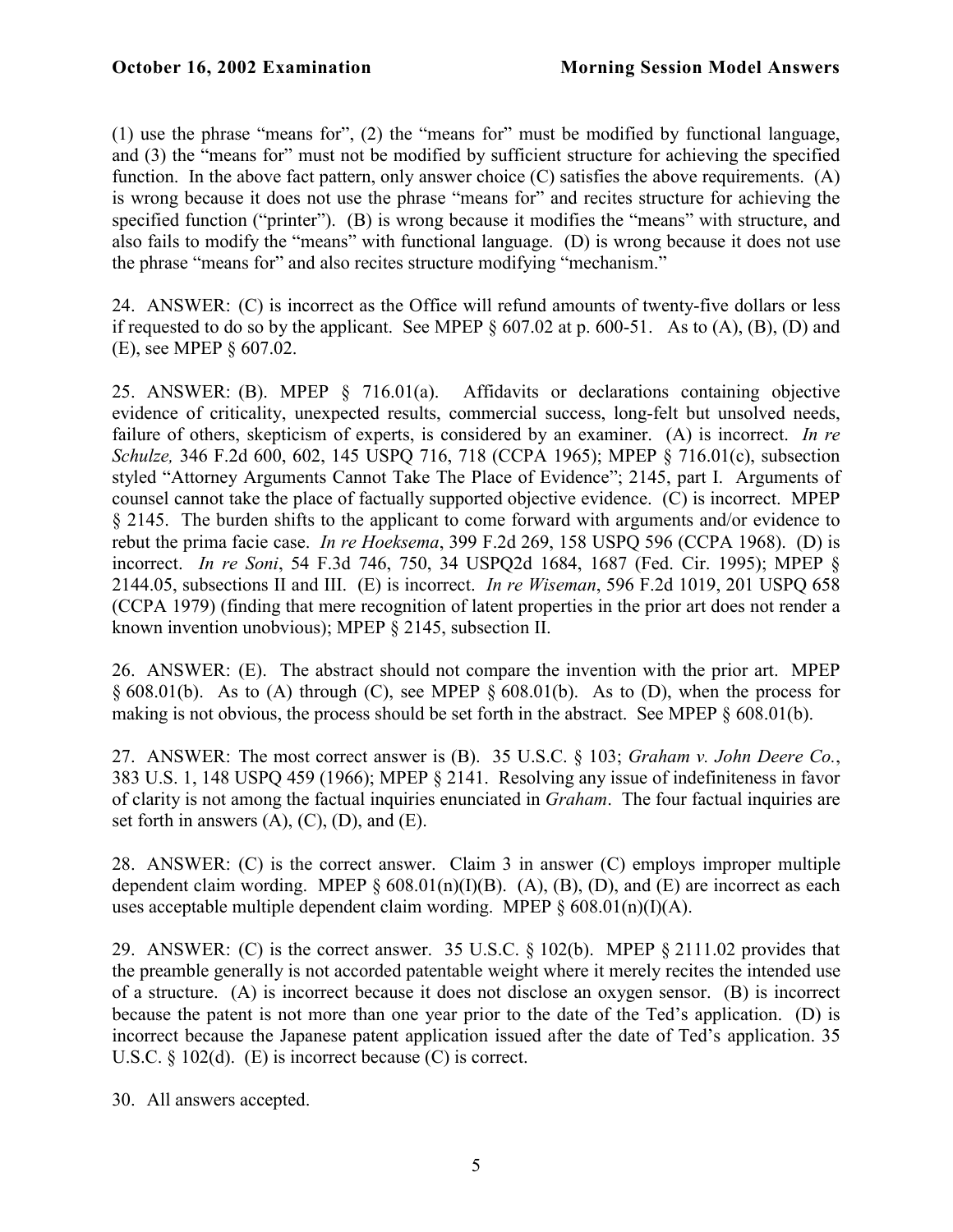31. ANSWER: (E) is correct because 35 U.S.C. § 112 authorizes multiple dependent claims as long as they are in the alternative form. MPEP § 608.01(n), subsection I A.

32. ANSWER: (A) is the most correct answer. The patentability of a product-by-process claim is determined based on the product itself, not on the process of making it. *See In re Thorpe*, 777 F.2d 695, 697, 227 USPQ 964, 966 (Fed. Cir. 1985), and MPEP § 2113. (B) and (D) are not proper choices because when evidence indicates that the applicant's product and that of the prior art are identical or substantially identical, the burden shifts to the applicant to overcome the rejection by providing evidence that the prior art product does not necessarily or inherently possess a relied-upon characteristic of the applicant's claimed product. *See In re Fitzgerald*, 619 F.2d 67, 70, 205 USPQ 594, 596 (CCPA 1980); *In re Best*, 562 F.2d 1252, 1255, 195 USPQ 430, 433-34 (CCPA 1977), and MPEP § 2112. (C) is not the proper choice because evidence of unexpected results is not relevant to anticipation. *See In re Malagari*, 499 F.2d 1297, 1302, 182 USPQ 549, 553 (CCPA 1974), and MPEP § 711.03(c). (E) is not the proper choice because a rejection under 35 U.S.C.  $\delta$  102(b) is a statutory bar to patentability, and 37 C.F.R.  $\delta$  1.131(a)(2) states that § 131 cannot be used to establish prior invention when the rejection is based upon a statutory bar.

33. ANSWER: (C) is correct and (B) is wrong because MPEP § 706.07(f), part (H), states, "Where a complete first reply to a final Office action has been filed within 2 months of the final Office action, an examiner's amendment to place the application in condition for allowance may be made without the payment of extension fees even if the examiner's amendment is made more than 3 months from the date of the final Office action." (A), (D) and (E) are wrong because MPEP § 706.07(f), part (H), states, "Note that an examiner's amendment may not be made more than 6 months from the date of the final Office action, as the application would be abandoned at that point by operation of law." In (A), when an examiner's amendment is mailed exactly 5 months after Xavier's reply, the examiner's amendment would be made more than 6 months after the Office action.

34. ANSWER: (A) is correct and (B), (C), (D) and (E) are wrong. MPEP  $\S 601.01(d)$ .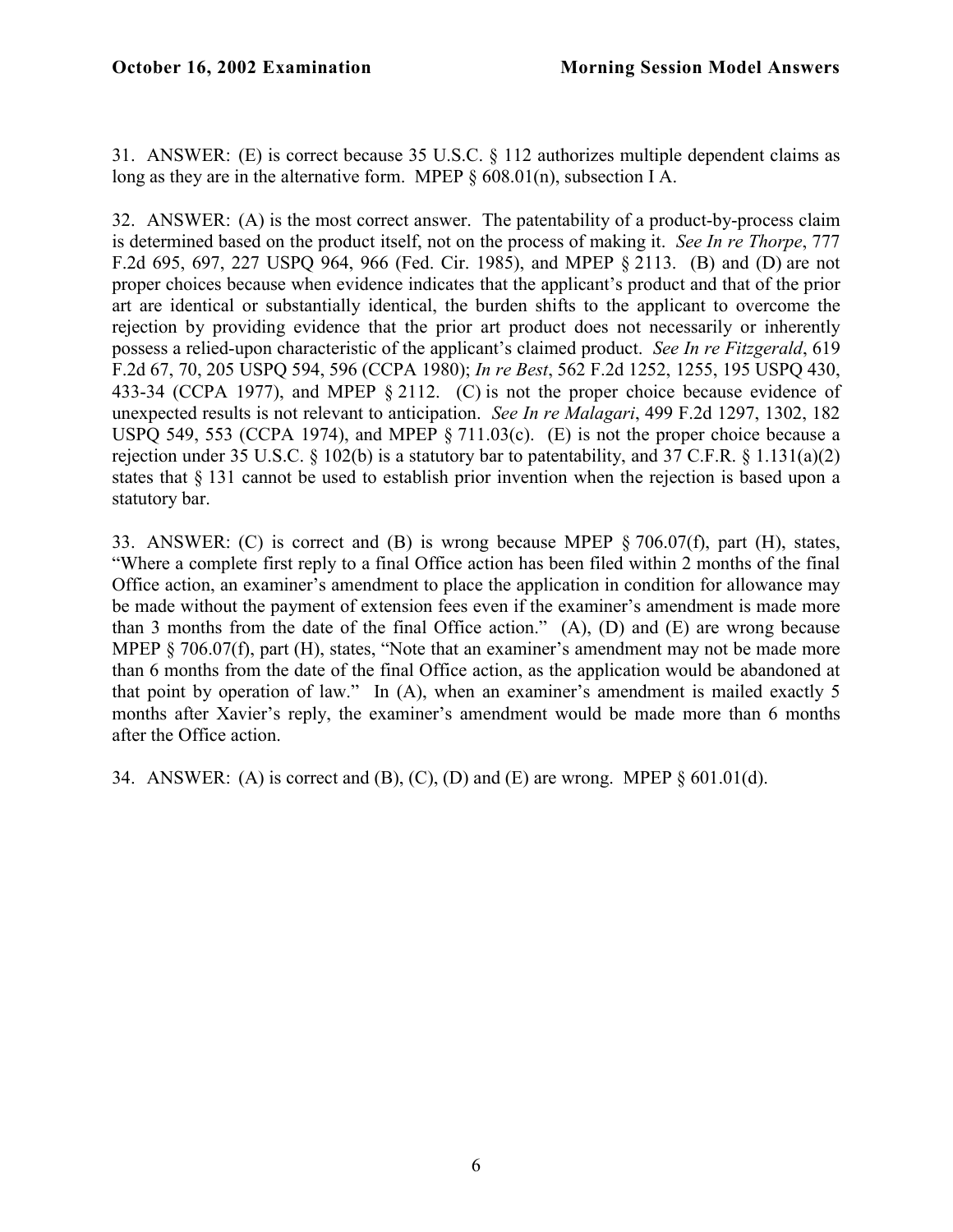35. ANSWER: (C). According to MPEP § 608.01(l), "[t]he claim should not be attacked either by objection or rejection because this subject matter is lacking in the drawing and description." As to (A), (B), (D), and (E), see MPEP  $\S 608.01(1)$ .

36. ANSWER: (A) is the correct answer. The phrase "consisting of" excludes any step not specified in the claim. MPEP § 2111.03. Thus, a claim that depends from a claim which "consists of" the recited steps cannot add a step. Id. Here, the dependent claim adds the step of cooling. Answer (B) is incorrect because the transitional term "comprising" is inclusive or openended and does not exclude additional, unrecited steps. MPEP § 2111.03. Answers (C) and (D) are incorrect because the terms "including" and "characterized by" are synonymous with the term "comprising." MPEP § 2111.03. Answer (E) is incorrect because Answer (C) and Answer (D) are incorrect.

37. ANSWER: (C). As indicated in MPEP § 608.01(b), if an application is otherwise in condition for allowance except that the abstract does not comply with the guidelines, the examiner generally should make any necessary revisions by examiner's amendment rather than issuing an *Ex parte Quayle* action requiring applicant to make the necessary revisions. As to (A), (B), (D), and (E), see MPEP § 608.01(b).

38. ANSWER: (D) is the most correct answer. A reference is a "printed publication" if one of ordinary skill in the art can locate it with reasonable diligence. Its availability as prior art under § 102(b) depends upon proof of when the reference was "published" or became publicly accessible. Here, (D) is the correct answer because the Japanese patent application was published, *i.e*., "laid open," more than 1 year before applicant's filing date. (C) is incorrect because it was posted or published less than one year after applicant's filing date. (B) is incorrect because (1) the database retrieval date is after applicant's filing date, (2) the printout does not include the date on which the MEDLINE abstract was publicly posted and (3) reliance is on the printout per se not the actual article (reliance on the actual article would require getting the article and an English translation as well as determining the date when the journal was publicly available). (A) is incorrect because there is no evidence when the journal was publicly available. The examiner was unable to determine the actual date of publication.(E) is incorrect because  $(A)$ ,  $(B)$  and  $(C)$  are incorrect

39. ANSWER: (E). As to (E), it is not in accord with MPEP § 201.08 since the application need not be filed before a notice of allowance, but instead before patenting of the first application. (A) through (C) are found in MPEP  $\S 201.08$ . As to (D), calling the patent application a continuation-in-part will result in the application having its patent term calculated from its filing date. An application filed under 35 U.S.C. §§ 120, 121, or 365(c) will have its patent term calculated from the date on which the earliest application was filed, provided a specific reference is made to the earlier filed application(s). 35 U.S.C.  $\S$  154(a)(2) and (a)(3).

40. ANSWER: (C) is the most correct answer. The USPTO does not require or recommend a minimum or maximum number of dependent claims. 37 C.F.R. § 1.75(c). (A) is a USPTO recommendation. See MPEP § 608.01(m) ("Similarly, product and process claims should be separately grouped."). (B) is a USPTO recommendation. See MPEP  $\S 608.01$ (m) ("Claims" should preferably be arranged in order of scope so that the first claim presented is the least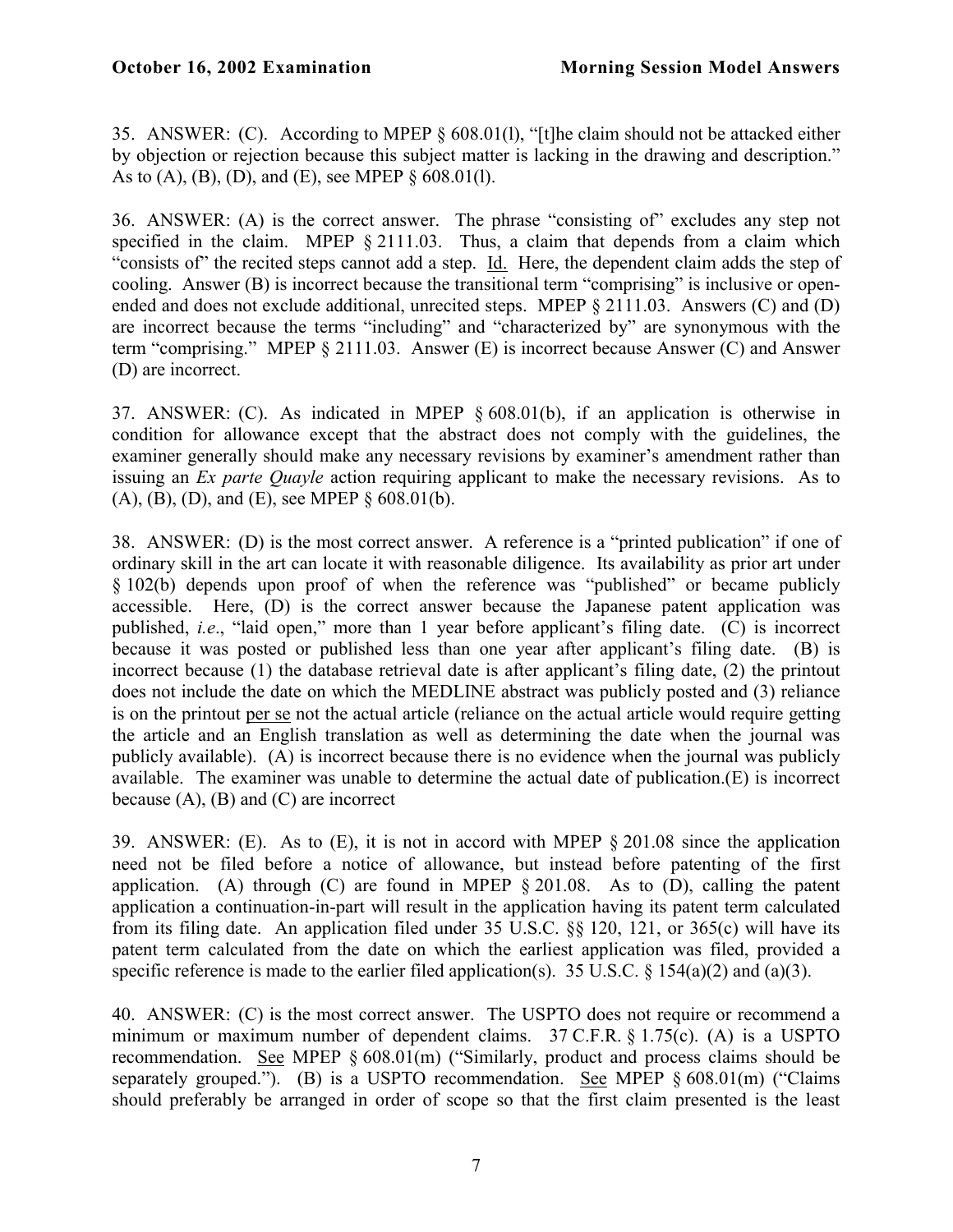restrictive."). (D) is a PTO recommendation. See MPEP § 608.01(n), part IV. (E) is a USPTO requirement. See MPEP § 608.01(m) ("Each claim begins with a capital letter and ends with a period.").

41. ANSWER: (A) is the most correct answer. The answer is inconsistent with 35 U.S.C. § 112 and MPEP  $\delta$  608.01(n), subpart I.B.4. (B), (C), and (E) are wrong answers because they are consistent with 35 U.S.C. § 112 and MPEP § 608.01(n), subpart I.B.4. (D) is wrong because it is consistent with MPEP  $\S$  608.01(n), subpart I. C.

42. ANSWER: (A) is correct. MPEP § 706.07(f), paragraph (I). (B) is wrong. MPEP  $\S$  706.07(f), paragraph (M). (C) is wrong. MPEP  $\S$  706.07(f), paragraph (N). (D) is wrong. MPEP  $\S$  706.07(f), paragraph (H). (F) is wrong. MPEP  $\S$  706.07(f), paragraph (O).

43. ANSWER: The most correct answer is (A). MPEP § 2143.03 (Indefinite Limitations Must Be Considered). (B) is not correct because it is proper procedure to be followed by an examiner. MPEP § 2143.03, (Indefinite Limitations Must Be Considered), and see *Ex parte Ionescu*, 222 USPQ 537 (Bd. Pat. App. & Inter. 1984). (C) is not correct because it is proper procedure to be followed by an examiner. MPEP § 2143.03, (Indefinite Limitations Must Be Considered), and see *In re Wilson*, 165 USPQ 494 (CCPA 1970) (if no reasonably definite meaning can be ascribed to certain claim language, the claim is indefinite, not obvious). (D) is not correct because it is proper procedure to be followed by an examiner. MPEP § 2143.03, (Limitations Which Do Not Find Support In The Original Specification Must Be Considered), and see *Ex parte Grasselli*, 231 USPQ 393 (Bd. App. 1983), *aff'd mem*., 738 F.2d 453 (Fed. Cir. 1984). (E) is incorrect because the examiner may properly take the actions set forth in (B), (C), and (D).

44. ANSWER: (D). 37 C.F.R. § 1.116; MPEP § 714.13, Entry Not Matter of Right [p. 700- 118]. The reply in (D) is directed to a reply permitted to be made under 37 C.F.R. § 1.116(a). (A), (B), and (C) are directed to the merits of the application, and are not in accord with 37 C.F.R. § 1.116(a).

45. ANSWER: (C) is a false statement and therefore the correct answer. Under 35 U.S.C. § 261, "An assignment, grant, or conveyance shall be void as against any subsequent purchaser or mortgagee for a valuable consideration, without notice, unless it is recorded in the Patent and Trademark Office within three months from its date or prior to the date of such subsequent purchase or mortgage." (C) is correct because ABC Corporation acquired all of John's ownership rights in the original patent application, including the subcombination claimed in the original nonprovisional and divisional patent applications. The assignment of the rights to ABC Corporation was recorded in the USPTO prior to the subsequent acquisition of the subcombination by XYZ Corporation. U.S.C. § 261. ABC Corporation's recordation of its assignment gave constructive notice to XYZ Corporation. MPEP § 306 recites that in the case of a division…application, a prior assignment recorded against the original application is applied to the division…application because the assignment recorded against the original application gives the assignee rights to the subject matter common to both applications. (A) and (B) are true statements and therefore wrong answers. John gave up his ownership rights when he executed the assignment to ABC Corporation. The assignment to ABC Corporation carries with it the transfer of the bundle of rights associated with subject matter common to the original patent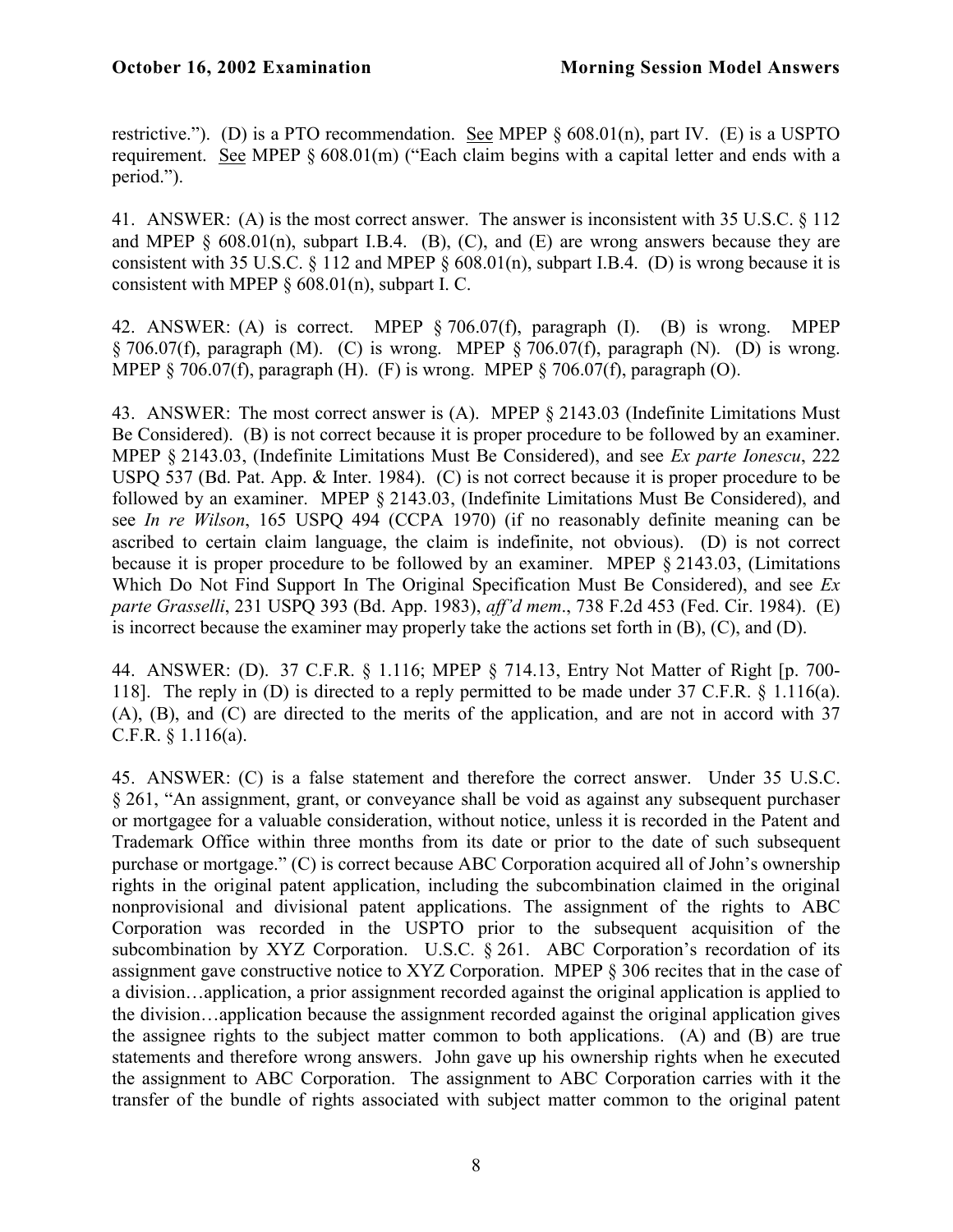application, e.g., the divisional patent application. (D) and (E) are true statements and therefore wrong answers because XYZ Corporation acquired no rights in the original or divisional patent applications. MPEP § 306.

46. ANSWER: (D) is correct. 37 C.F.R. §1.99(e). (D) is correct because 37 C.F.R. § 1.99(e) provides, "A submission under this section must be filed within two months from the date of publication of the application  $(\S 1.215(a))$  or prior to the mailing of a notice of allowance (§ 1.311), whichever is earlier." Therefore, answer (D) is correct and answers (A), (B), and (C) are incorrect. (E) is wrong because 37 C.F.R. § 1.99(e) recites, "A submission by a member of the public to a pending published application that does not comply with the requirements of this section will be returned or discarded."

47. ANSWER: The most correct answer is (A). MPEP § 2106.02 (Affidavit Practice (37 C.F.R. § 1.132)). Factual evidence directed to the amount of time and effort and level of knowledge required for the practice of the invention from the disclosure alone can rebut a prima facie case of nonenablement. See *Hirschfield v. Banner, Commissioner of Patents and Trademarks*, 200 USPQ 276, 281 (D.D.C. 1978). (B) is not correct. MPEP § 2106.02 (Arguments of Counsel), and see *In re Budnick*, 190 USPQ 422, 424 (CCPA 1976); *In re Schulze*, 145 USPQ 716 (CCPA 1965); and *In re Cole*, 140 USPQ 230 (CCPA 1964). (C) is not correct. MPEP § 2106.02 (Affidavit Practice (37 C.F.R. § 1.132)), and see *In re Brandstadter*, 179 USPQ 286 (CCPA 1973). (D) is not correct. MPEP § 2106.02 (Affidavit Practice (37 C.F.R. § 1.132)), and see *Hirschfield v. Banner, Commissioner of Patents and Trademarks*, 200 USPQ 276, 281 (D.D.C. 1978). (E) is not correct. MPEP § 2106.02, (Referencing Prior Art Documents), and see *In re Budnick,* 190 USPQ 422, 424 (CCPA 1976); and *In re Gunn,* 190 USPQ 402, 406 (CCPA 1976).

48. ANSWER: Choice (E) is the correct answer. MPEP § 804, subpart (II)(B)(1), reads, "Since the analysis employed in an obviousness-type double patenting determination parallels the guidelines for a 35 U.S.C. § 103(a) rejection, the factual inquiries set forth in *Graham v. John Deere Co.,* 383 U.S. 1, 138 USPQ 459 (1966), that are applied for establishing a background for determining obviousness under 35 U.S.C. § 103 are employed when making an obvious-type double patenting analysis." Each of choices (A), (B), (C), and (D) is incorrect because it is a factual inquiry set forth in *Graham v. John Deere Co*.

49. ANSWER: Choice (E) is the correct answer. MPEP § 502.01, and 37 C.F.R. § 1.6(d)(3). MPEP § 502.01 reads, "The date of receipt accorded to any correspondence permitted to be sent by facsimile transmission, including a continued prosecution application (CPA) filed under 37 C.F.R. § 1.53(d), is the date the complete transmission is received by an Office facsimile unit…An applicant filing a CPA by facsimile transmission must include an authorization to charge the basic filing fee to a deposit account or to a credit card." Choice (A) is incorrect because 37 C.F.R. § 1.6(d) states, "Facsimile transmissions are not permitted and, if submitted, will not be accorded a date of receipt in the following situations: ...(5) A request for reexamination under §1.510 or § 1.913." Choice (B) is incorrect because 37 C.F.R. § 1.6(d) also states, "Facsimile transmissions are not permitted and, if submitted, will not be accorded a date of receipt in the following situations: ...(4) Drawings submitted under  $\S$ § 1.81, 1.83 through 1.85, 1.152, 1.165, 1.174, 1.437, 2.51, 2.52, or 2.72." Choice (C) is incorrect because 37 C.F.R. § 1.6(d) also states, "Facsimile transmissions are not permitted and, if submitted, will not be